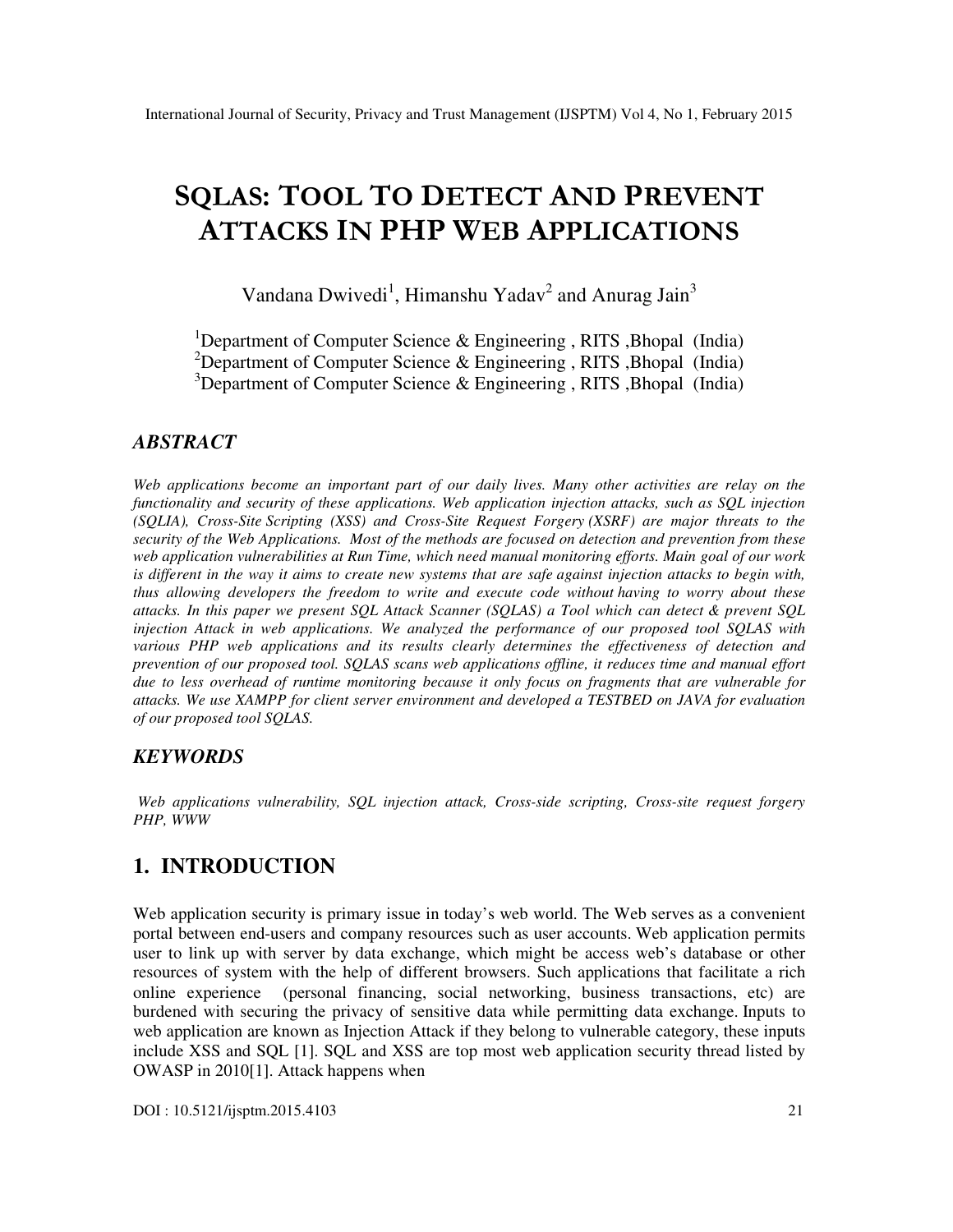Injection attacks happens once input passes from the web browser to the web server application, probably onto the database and even back to the user's browser; and this input includes malicious values/scripts that may alter the activities of the online web application and produced surprising results. A typical winning attack begins within the client-side browser wherever an internet application is rendered, giving AN assailant chance to input malicious information via the browser. This information is then sent to the server, wherever it should reach the back-end information via a query, leading to a SQL Injection attack, or it should be sent back to the attacker's client-side browser for execution, leading to a Cross-Site Scripting Attack. These attacks become susceptible information or provide unauthorized access to system resources forthwith.

Attacks will abuse on an innocent user once the previously stored malicious information is retrieved and becomes a part of a query or the rendered web content. One extreme measure to counter such attacks would be to prohibit any user input to net applications; such a measure is impractical for any net application that interacts with end-users. an internet application while not input has terribly restricted functionality; it doesn't have the power to query the user so as to show pertinent info. Thus, there's no access to back-end databases to retrieve personal info (e.g., a checking account balance) neither is there the aptitude to perform transactions (e.g., on-line bill pay). Therefore, the first measure for countering injection attack involves characteristic attainable malicious inputs and fixing them, so rendering them benign. this is often named because the cleaning methodology.

In this research work we focused on the detection and prevention of SQL injection vulnerability in web applications written in PHP. We choose SQL injection and PHP web applications for several reasons. First, many web applications have SQL injection vulnerability. SQL injection attack could combine with other attach techniques, which occurs very frequently, and could cause huge financial losses for organizations and companies. In 2013, OWASP Top Ten Project rated SQL injection as the number one attack [1]. Second, PHP is a popular web development programming language, but web applications developed in PHP are the most vulnerable web applications according to the study conducted by Positive Technologies [2]. The study compared the security vulnerabilities of web sites on PHP, ASP.NET, and Java caused by inappropriate software implementation. It showed that 81% of sites in PHP contain critical security vulnerabilities, and 91% contained medium-risk vulnerabilities. Last, but not the least, the tool developed in the research can be used for educational purpose. Students can use this tool to check SQL injection vulnerability on their course projects.

This paper is organized as follows. Section two, includes some related work in web application Vulnerability domains. Section three, discusses the approach to web application security, provides a brief overview of the proposed method and explains the model. In Section four, we explain the proposed system. In section five, we evaluate the performance of SQLAS as discussed followed by a conclusion and future work.

## **2. LITERATURE SURVEY**

This work is expounded to some areas of active analysis, such as rationalization and victimization specifications for bug finding, vulnerability analysis, and attack detection for web applications. during this section, we tend to describes the foremost seminal and interesting works in these areas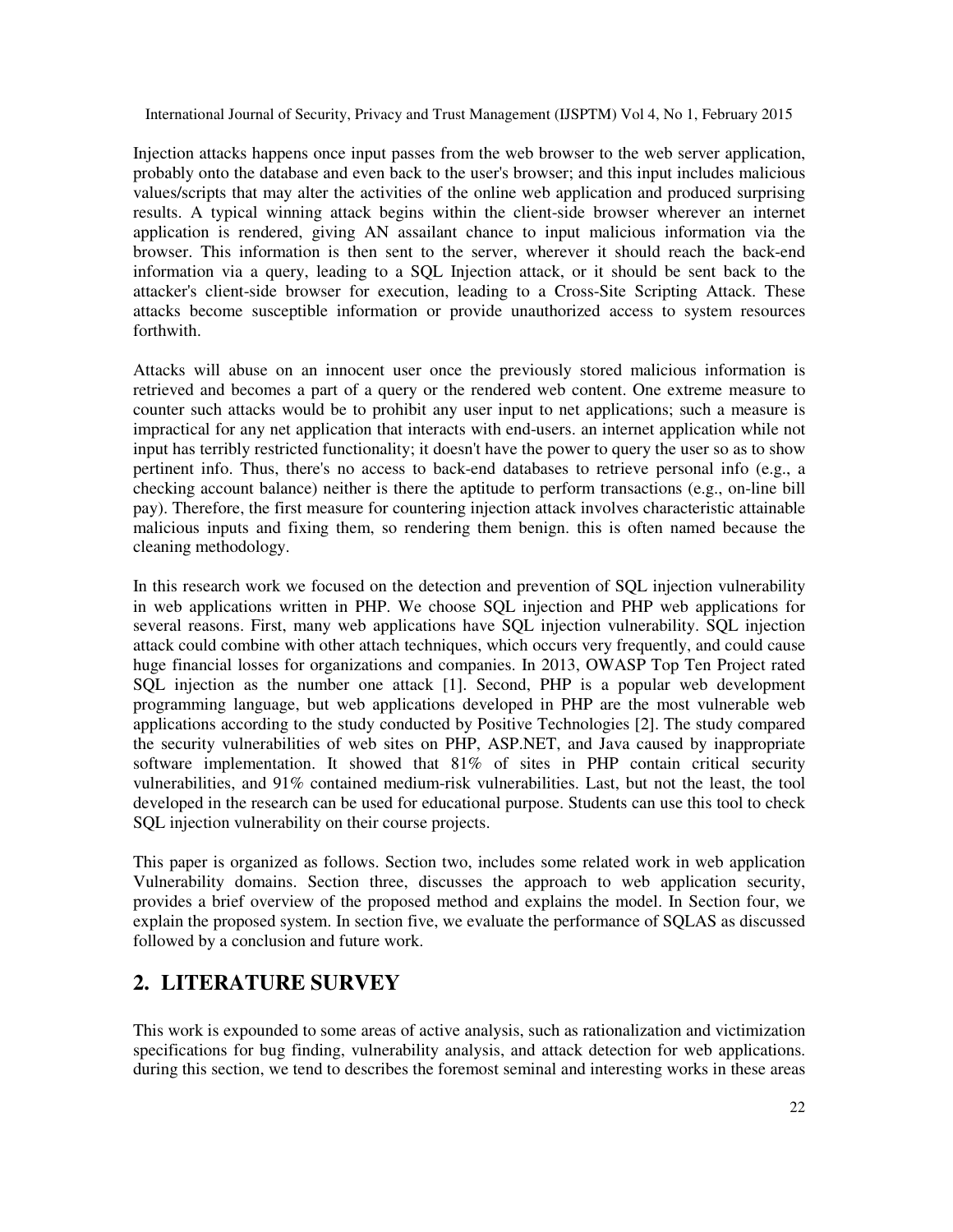with the intent of highlight the most trends and achievements in these areas of research, and to position the work drawn throughout this paper at intervals the context of previous work. A tool WebSSARI [3], revealed in 2004, and is the key work that applies static taint propagation analysis to finding security vulnerabilities in PHP applications. WebSSARI targets three specific varieties of vulnerabilities: XSS, SQL Injection, and general script injection. WebSSARI used flow-sensitive, intra-procedural analysis supported a lattice model and sort state. Previously discussed all the PHP language is extended with two type-qualifiers, specifically tainted and unblemished, and therefore the tool keeps track of the type-state of variables. The tool uses three user-provided files, known as prelude files: a file with preconditions to any or all sensitive functions (i.e., the sinks), a file with post conditions for acknowledged cleansing functions, and a file specifying all attainable sources of doubtful input. So as to undamaged the contaminated information, the information needs to be processed by a cleansing routine or to be forged to a secure kind. Once the tool determines that tainted information reaches sensitive functions, it mechanically inserts runtime guards, that area unit cleansing routines.

Another approach conjointly supported static taint propagation analysis, to the detection of input validation vulnerabilities in PHP applications is delineated in [4, 5]. A flow sensitive, interprocedural and context-sensitive information flow analysis is employed to spot intra-module XSS and SQL injection vulnerabilities. These approaches are imposed in a very tool, known as PIXY that is that the most complete static PHP analyzer in terms of the PHP options shapely. To the simplest of our information, it's the sole publicly-available tool for the analysis of PHP-based applications

The work by Xie and author [6], revealed in 2006, describes a three-level approach to search out SQL injection vulnerabilities in PHP applications. In beginning symbolic execution is used to model the impact of statements within the fundamental blocks of intra-procedural management Flow Graphs (CFGs). Then, the ensuing block outline is employed for intra procedural analysis, wherever a typical reachable analysis is employed to achieves goal. In conjunction with substitute data, every block outline contains a group of locations that were unblemished within the given block. The block summaries area unit composed to come up with a perform outline, that contains the pre- and post-conditions of perform.

The research by Su associated Wassermann [7] is another example of an approach which uses a model of "normality" to find injection attacks, like XSS, XPath injection, and shell injection attacks. However, this implementation, known as SqlCheck is meant to find SQL injection attacks solely. The approach works by trailing substrings from user input through the program execution. The trailing is enforced by augmenting the string with special characters, which spot the beginning and so the finish of every substring. Then, dynamically-generated queries area unit intercepted and checked by a changed SQL programmed.

Recently, applicability and scalability of model checking approaches in the domain of web applications started being explored by the research community. In particular, in 2008, a work describing the QED system was published [8]. QED identifies XSS and SQL injection vulnerabilities that arise as a result of the interaction of multiple modules of a servlet-based web application. The system uses explicit model checking to find XSS and SQL injection vulnerabilities and uses a number of heuristics to scale the approach to large applications. To find vulnerability, the tool needs to be supplied with a specification of a vulnerability (written in PQL) and a set of inputs to the application under test. Then, the Java PathFinder [15] model checker is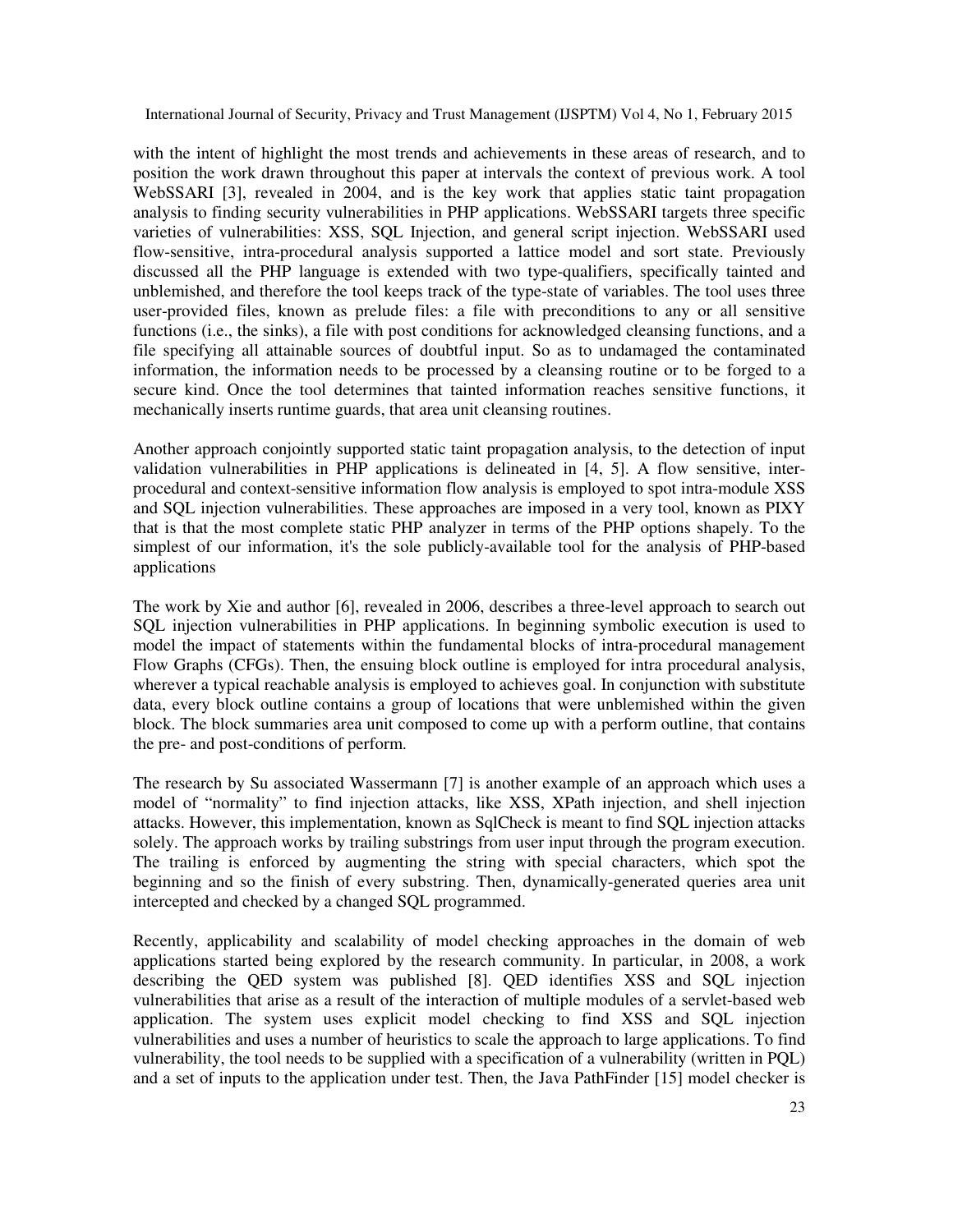used to execute the application using a sequence of user requests that are generated based on user input values provided by an analyst. Vulnerability is found when a match to a PQL query is found by the model checker. In general, the approach proposed in this work can be applied to detect vulnerabilities other than taint-based ones if an analyst is able to provide the tool with a specification of a vulnerability specifying patterns of events (such as program method calls) that need to occur on a program path.

Another example is the work by Paleari et al. [9] that takes a look at a new and unexplored class of vulnerabilities in the domain of web applications. In particular, the paper looks at race condition vulnerabilities that can arise in web applications interacting with a back-end database. A race condition may occur in a multi-threaded environment between two database queries if data accessed by one query can be modified by another one. In a multi-threaded application, the shared data in the database might not be consistent between the two queries if code that was designed to be executed sequentially is executed concurrently. The authors propose a dynamic approach to identify this class of vulnerabilities, in which all database queries generated by a running program are logged and analyzed (offline) for data dependencies.

A good example of an approach based on a model of expected behavior is the work of Halfond and Orso, whose tool is called AMNESIA [10]. AMNESIA is particularly concerned with detecting and preventing SQL injection attacks for Java-based web applications. In the static analysis phase, the tool builds a conservative model of predictable SQL queries. Then, at execution-time, dynamically-generated queries are checked against the resulting model to identify instances that violate the intended structure of a query. AMNESIA uses Java String Analysis (JSA) [19], a static analysis technique, to build an automata-based model of the set of legitimate strings that a program can produce at given points in the code. AMNESIA also leverages the approach proposed by Gould, Su, and Devanbu [11] to statically check type correctness of dynamically-generated SQL queries.

SQL DOM [12] uses database queries encapsulation access to databases confidentially. SQL DOM use a type-checked API which found query building process is efficient. Consequently by API they apply coding best practices such as input filtering and strict user input type checking. The disadvantage of the methods is that developer should learn new programming paradigm or query-development process. SQL-IDS [13] focused on writing specifications for the internet application that explain the intended configuration of SQL statements that are produced by the application, and in automatically monitoring the execution of these SQL statements for violations with respect to these specifications.

A proxy filtering system that intensifies input validation rules on the data flowing to a Web application is called Security Gateway [14]. In this technique for transferring parameters from web-page to application server, developers should use Security Policy Descriptor Language (SPDL). So developer should know which data should be filtered and also what patterns should apply to the data. SQLPrevent [15] is exists of a Hyper Text Transfer Protocol (HTTP) request interceptor. Core data flow is corrected when SQLPrevent is installed into a web server. The Hyper Text Transfer Protocol (HTTP) requests are saved into the existing thread-local storage. Then, SQL interceptor intercepts the SQL queries that are made by internet application and send them to the SQLIA detector module. Thus, Hyper Text Transfer Protocol request from threads local storage is fetched and analyzed to determine whether it restrains a SQLIA. The malicious SQL statement would be prevented to be sent to database, if it is doubtful to SQLIA. Rather than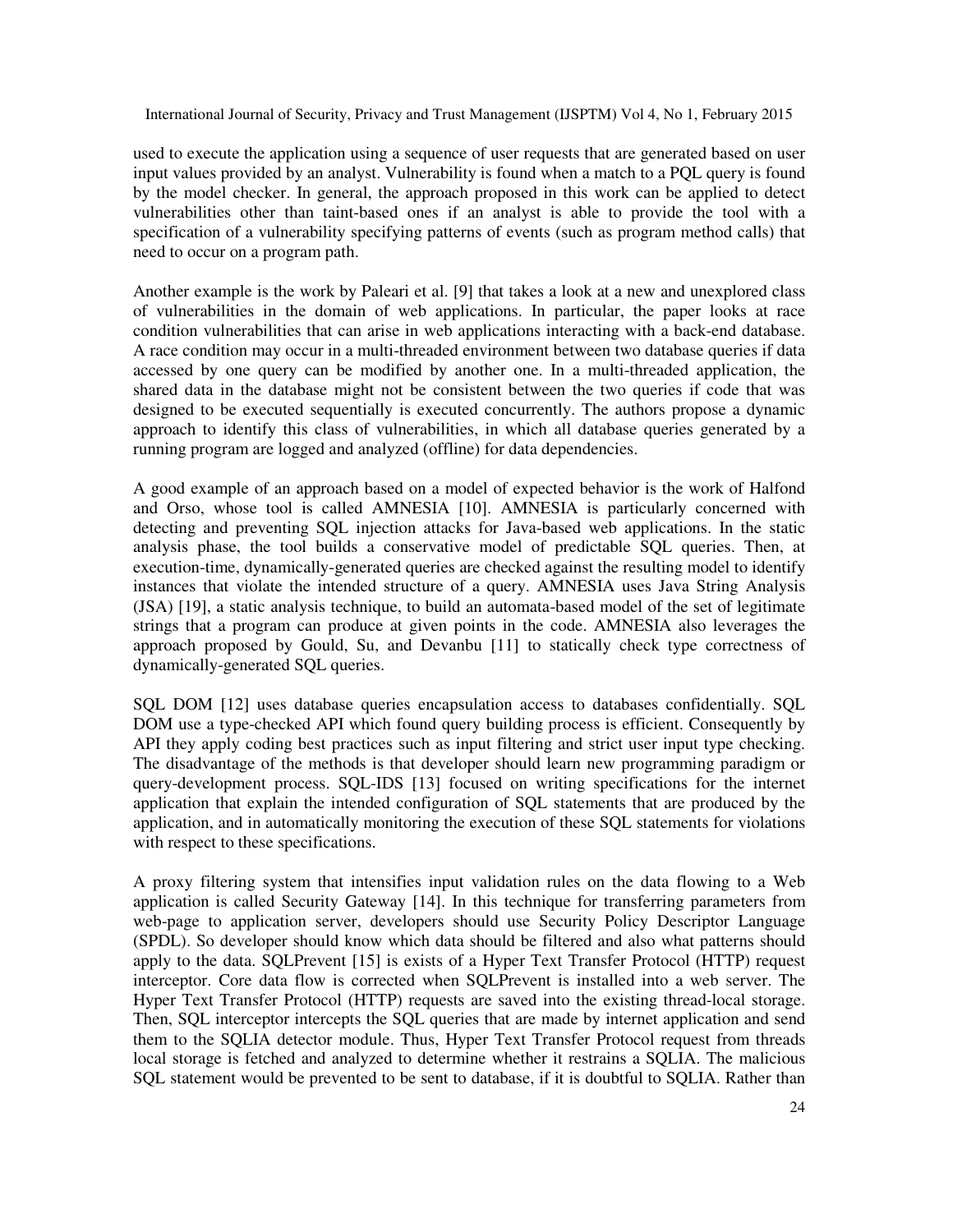this there may many other modern methods has also been proposed for preventing SQLI attacks [16], [17], [12], [18], [19], [20], [21].

Swaddler [22] is a distinctive way to notice the anomaly-based attacks in internet applications. Swaddler analyses the inside status of an internet application and discovers the connections between the application's very important execution points and also the application's internal state. With this, Swaddler is capable to acknowledge attacks that commit to get associate application in associate inconsistent, abnormal state, like violations of the projected work flow of an internet application. Swaddler could be a unusual approach to the detection of attacks against internet applications. The approach relies on a close characterization of the inner state of an internet application, by suggests that of variety of anomaly models. A lot of exactly, the inner state of the appliance is monitored throughout a learning part. Throughout this part the approach derives the profiles that describe the traditional values for the application's state variables in important points of the application's elements. Then, throughout the detection part, the application's execution is monitored to identify abnormal states. The approach has been enforced by instrumenting the PHP interpreter and has been valid against real-world applications.

Zhendong Su [23] presents the primary formal definition of command injection attacks within the context of internet applications, and provides a sound and complete rule for preventing those supported context-free grammars and compiler parsing techniques. Our key examination is that, for AN attack to succeed, the input that gets propagated into the info query or the output document should amendment the meant grammar structure of the query or document. This definition and rule are general and apply to several varieties of command injection attacks. This approach is confirmative with SQLCHECK, An execution for the setting of SQL command injection attacks. They evaluated SQLCHECK on real-world internet applications with consistently compiled real-world attack information as input. SQLCHECK made no false positives or false negatives, incurred low runtime overhead, and applied straightforwardly to internet applications written in numerous languages.

## **3. PROPOSED METHOD**

In this paper we are proposing a new tool for SQL injection Detection and Prevention mechanism for the PHP web applications. However our planned technique will be equally effective for each simple and complex data structure. The SQL Attack Scanner (SQLAS) is a tool to detect and prevent attacks in PHP web applications, SQLAS is simple and really easy to implement. During this technique all the data validations rules are going to be during a secure place. The data validation rules also will be organized into some XML format and that they are referred to as XML-rules. Whenever server receives any input from client the server can verify the whole XML script supported the verification rules already written within the server.

The main distinction between SQLAS and therefore the alternative SQL injection detection and prevention methods is that our method validates the complete incoming wed application data at a time. Moreover the XML-rules are going to be written and stored on an individual basis. That creates the developer task easier, what they have to do is simply to verdict the validation task for validating any web application data. Presently one validation function written for an application. The validation data can verify the incoming XML scripts supported the foundations written within the XML-rules. For every application the incoming XML scripts can have registered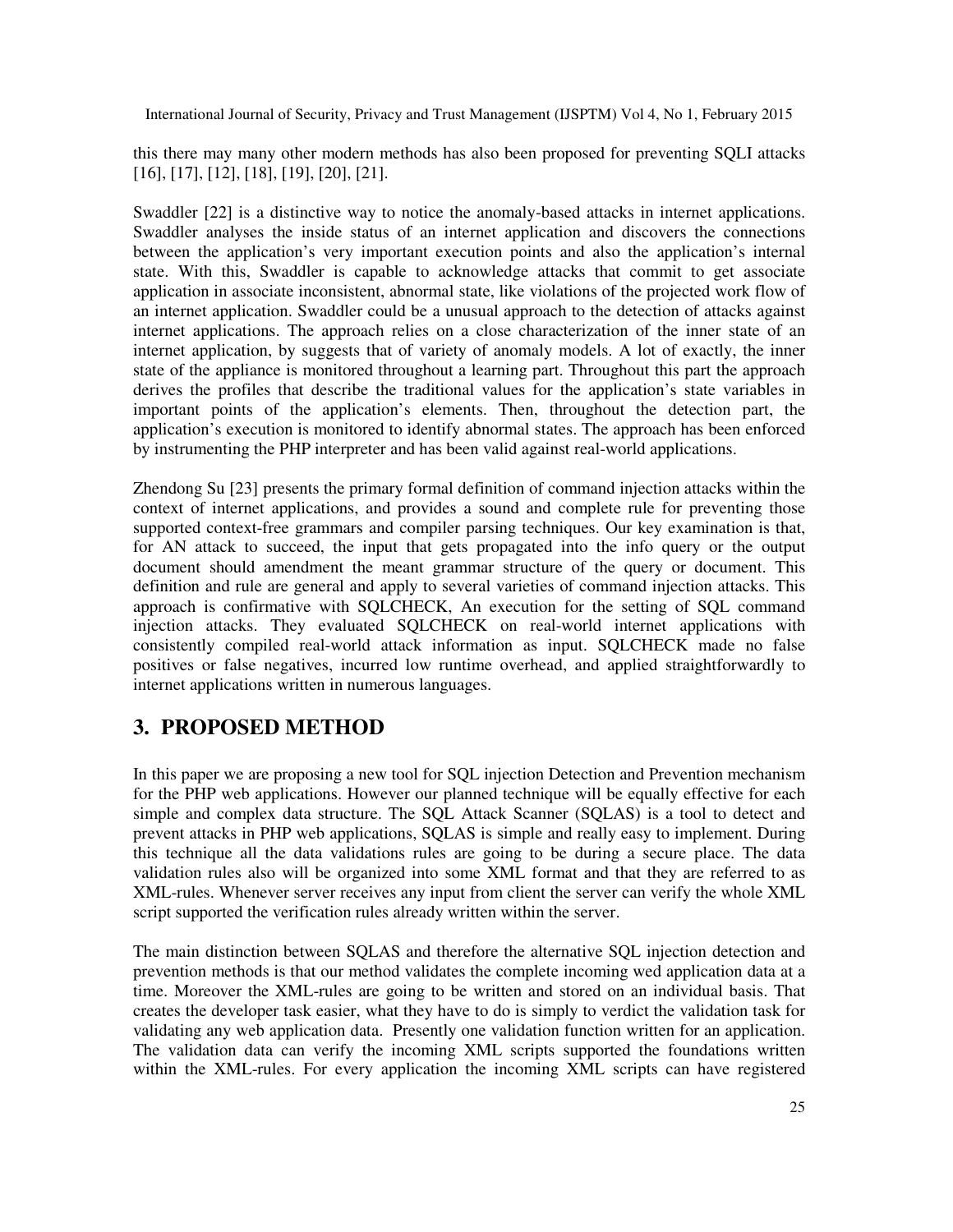format for various user requests. XML-rules are going to be written on an individual basis for every kind of incoming XML scripts and therefore the incoming XML script should succeed the validation method. This method can primarily divide the data validation of a web application from the application development division. The developer at present ought not to worry about the SQL injection attacks and data validity. The validation parts of data are going to be maintained by a separate cluster which can manage the XML-rules. This is often conjointly useful as a result of the traditional web developers are going to be utterly unaware regarding the safety rules of the application.

Figure 2.1 explains the essential flow of SQLAS. Once user can submit any query then rather than submitting straightforward data, it'll submit all the data in XML format. Essentially it'll send one XML script to the server. The server can receive the XML script, analyze it and obtain the initial data.



Fig.: 2.1 Flow Graph of proposed SQLAS

The Proposed SQLAS algorithm is as follow:

**Algorithm 1:** Algorithm SQLAS **Input:** A web application.

**Output:** List of possible SQL injection threats.

- STEP 1: Select the Web page from web application folder.
- STEP 2: Convert it into XML script format (which is already known by server)
- STEP 3: Send this XML script to server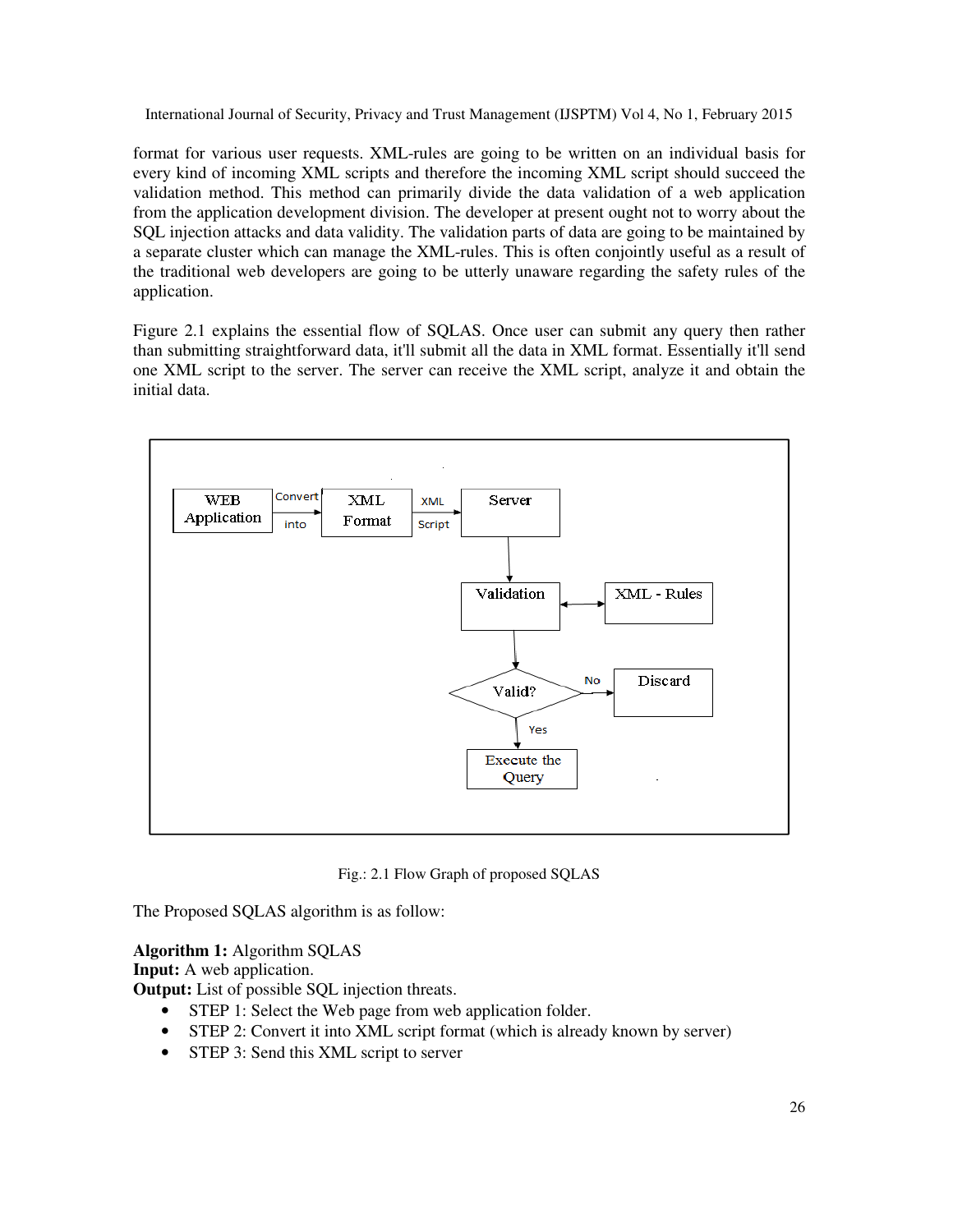- STEP 4: Server receives XML script and checks its validity with pre-specified XML-Rules.
- STEP 5: Each SOL statement can have variables which are static, dynamic or composite. For each SQL statement do the following operations:

**if** if any variable is composite **then**

**for** all composite variables in the statement **do**

 recursively verify the composite variable until all its dependent variables are either static or dynamic.

#### **end for**

 **if** any of the dependent variable found as dynamic **then**

the SQL statement is may not be safe.

**else** 

the SQL statement is safe.

**end if** 

**else if** if any variable is dynamic **then**

the statement is may not be safe.

**else** 

**if** all variables are static the statement is safe

**end if** 

- STEP 6: if SQL statement is safe or valid than execute the SQL query.
- STEP 7: otherwise discard the SQL query.
- STEP 8: Exit.

# **4. EXPERIMENTAL ANALYSIS**

For the Experimental analysis of proposed method we developed a Testbed, which is coded in JAVASCRIPT and able to run SQL queries of web Applications. To create Client server environment in PHP web application we used XAMPP 1.8.2 version. XAMPP is a tool , it is free and open source cross-platform web server solution stack package, consisting mainly of the Apache HTTP Server, My SQL database, and interpreters for scripts written in the PHP and Perl programming languages.

To evaluate the effectiveness of SQLAS : the SQL Injection Testbed was used. Fig 3 shows representation of Testbed. The SQL Injection Testbed has been used for evaluating various web applications developed in PHP. It examined number of test cases on an open source web applications. It contains two types of test cases: the XML rules from which SQL queries get validate and the other is Return error message by the server. Table 1 summarizes the Web applications. The first column contains the names of the Web applications. The second column contains its descriptions.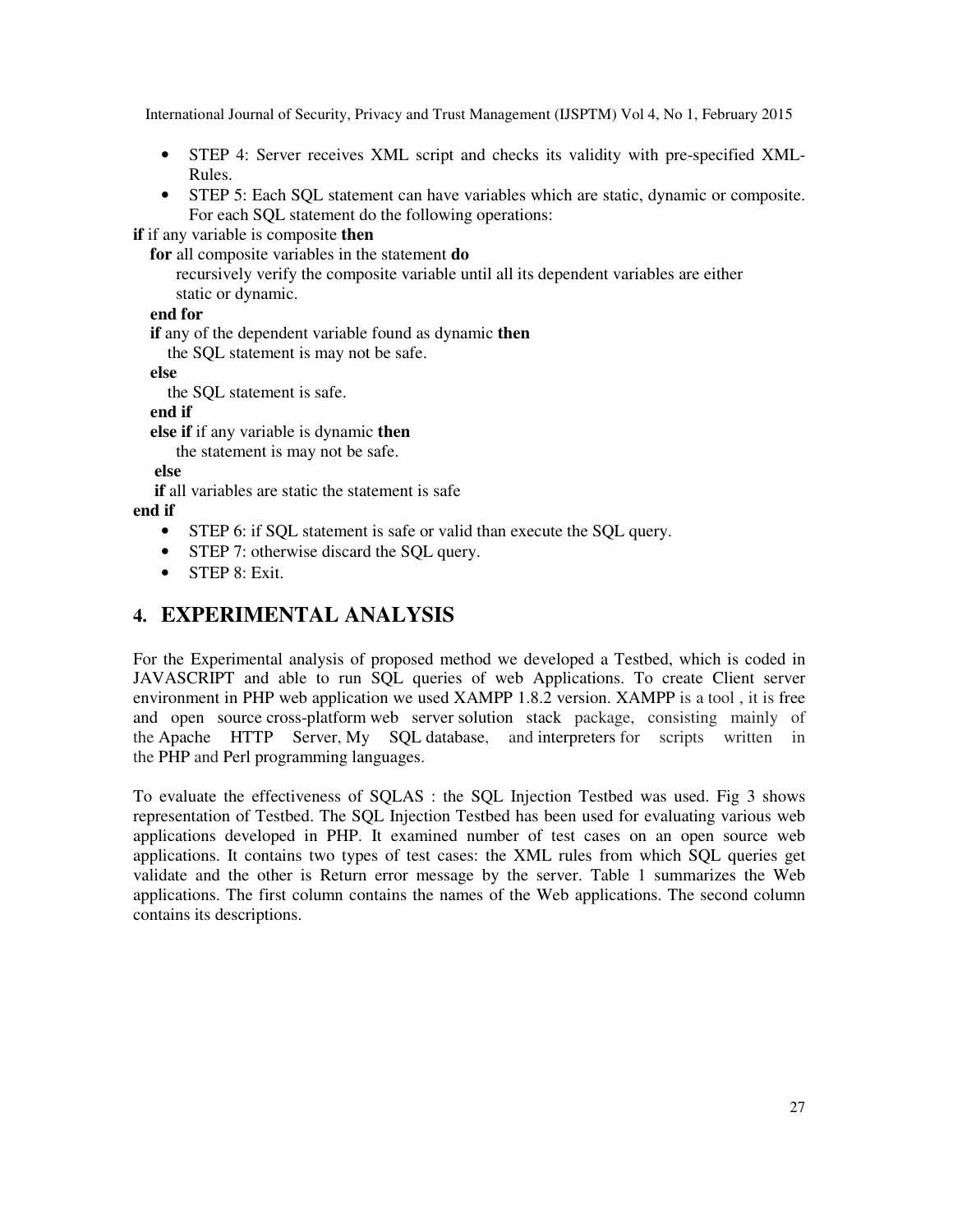| <b>Application Name</b>          | <b>Description</b>                                                    |  |
|----------------------------------|-----------------------------------------------------------------------|--|
| (EMS) Employee Management System | An application for employees management in<br>office developed in PHP |  |
| E-Lib                            | Library automation based on PHP                                       |  |
| Project Evaluator                | A PHP based academic application for managing<br>students project     |  |
| Online Shopping                  | Online shopping PHP web application                                   |  |
| Medicine-S                       | An application for medical shops                                      |  |

Table 1: Web Application Descriptions

Table 2 describes these vulnerable web applications. The first column shows the names of the Web applications, the second column shows total number of input for each application, third column shows Total malicious inputs, fourth column represents Total attacks detected and the fifth column shows the detection rate.

| <b>Application</b>                        | <b>Total inputs</b> | <b>Total malicious</b><br>inputs | <b>Total attacks</b><br>detected | Rate of<br>detection |
|-------------------------------------------|---------------------|----------------------------------|----------------------------------|----------------------|
| (EMS)<br>Employee<br>Management<br>System | 200                 | 75                               | 75                               | 100%                 |
| E-Lib                                     | 250                 | 92                               | 91                               | 98.9%                |
| Project<br>Evaluator                      | 300                 | 157                              | 157                              | 100%                 |
| Online<br>Shopping                        | 220                 | 87                               | 87                               | 100%                 |
| Medicine-S                                | 225                 | 87                               | 87                               | 100%                 |

Table 2: Analysis of Results on the SQL Injection Testbed

## **5. CONCLUSION**

In this work, we have converse about the concept of SQL injection which has become a common problem of all the web-based applications. We have summarized a variety of techniques existing to protected data from SQL injections, which can modify the program behavior permitting the attacker to retrieve and modify the database information. In this paper our research work presents a tool called SQLAS which can detect the vulnerability spots in the source code. Also, it provides the developer with an additional option of checking the syntax. Detection is done by validating the SQL queries using general validation procedure based on XML rules and the nature of the injection type. Any possibility of vulnerability or violation of the analyzed nature is reported as a warning message or error message to the developer. The warning message or error message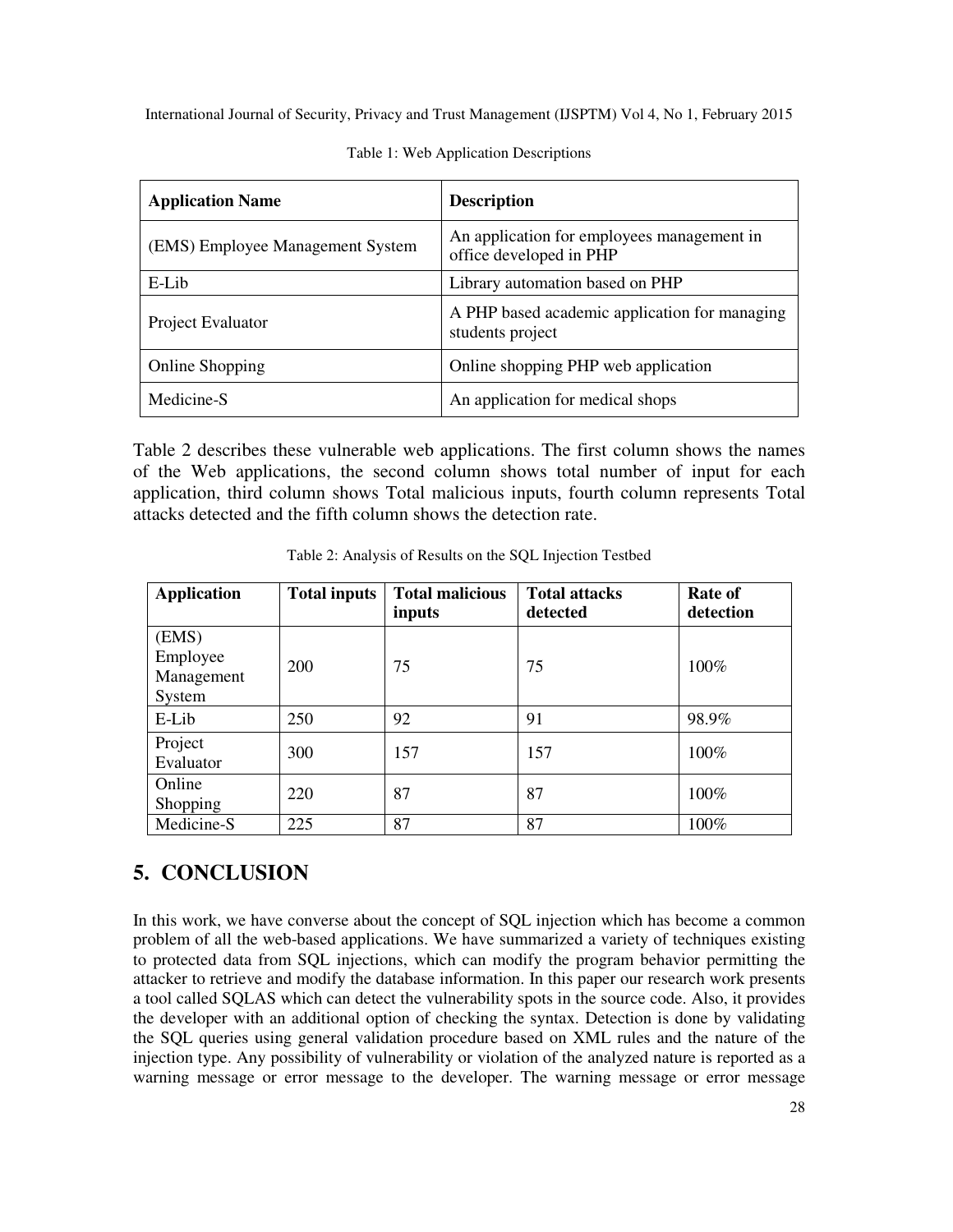includes the injection type description and the line number of vulnerable spot in the source code. The concepts explained in this work assist the Developer to modify the SQL statements and make the code attack free. We conclude by highlighting the robust features of the efficient tool SQLAS, which can detect the error during the development statically and can protect web applications from the future SQL injection.

We believe that the ideas presented in this research work can be further extended to include new injection types. This work also paves way for the development of vulnerability detection services, which can be used by developers to detect vulnerability spots in the source code. We feel the area of SQL injection vulnerabilities is wide open for research and we conclude by suggesting that this step to verify the code against SQL injection vulnerabilities can be added in the checklist for performance review in the static code analysis of the source code of data driven applications.

#### **REFERENCES**

- [1] OWASP 2010 top ten," 2010. [Online]. Available: http://www.owasp.org
- [2] Sergey Gordeychik, et al Web application vulnerability statistics for 2010- 2011 (2012) Positive Technologies. Available at: http://www.ptsecurity.com/download/ statistics.pdf..
- [3] Y.-W. Huang, F. Yu, C. Hang, C.-H. Tsai, D. Lee, and S.-Y. Kuo. Securing Web Application Code by Static Analysis and Runtime Protection. In Proceedings of the 12th International World Wide Web Conference (WWW'04), pages 40–52, May 2004.
- [4] N. Jovanovic, C. Kruegel, and E. Kirda. Pixy: A Static Analysis Tool for Detecting Web Application Vulnerabilities. In Proceedings of the IEEE Symposium on Security and Privacy, May 2006.
- [5] N. Jovanovic, C. Kruegel, and E. Kirda. Precise Alias Analysis for Static Detection of Web Application Vulnerabilities. In Proceedings of the ACM SIGPLAN Workshop on Programming Languages and Analysis for Security (PLAS'06), June 2006.
- [6] Z. Su and G. Wassermann. The Essence of Command Injection Attacks in Web Applications. In Proceedings of the 33rd Annual Symposium on Principles of Programming Languages (POPL'06), pages 372–382, 2006.
- [7] Y. Xie and A. Aiken. Static Detection of Security Vulnerabilities in Scripting Languages. In Proceedings of the 15th USENIX Security Symposium (USENIX'06), August 2006.
- [8] M. Martin and M. Lam. Automatic Generation of XSS and SQL Injection At-tacks with Goal-Directed Model Checking. In Proceeding of the 17th USENIX Security Symposium, pages 31–43, July 2008.
- [9] Java pathfinder. http://javapathfinder.sourceforge.net/
- [10] R. Paleari, D. Marrone, D. Bruschi, and M. Monga. On race vulnerabilities in web applications. In Proceedings of the 5th Conference on Detection of Intru-sions and Malware & Vulnerability Assessmen t, DIMVA, Paris, France, Lecture Notes in Computer Science. Springer, July 2008
- [11] W. Halfond and A. Orso. AMNESIA: Analysis and Monitoring for NEutraliz-ing SQL-Injection Attacks. In Proceedings of the International Conference on Automated Software Engineering (ASE'05), pages 174–183, November 2005
- [12] A. Christensen, A. Møller, and M. Schwartzbach. Precise Analysis of String Ex-pressions. In Proceedings of the 10th International Static Analysis Symposium (SAS'03), pages 1–18, May 2003
- [13] C. Gould, Z. Su, and P. Devanbu. Static Checking of Dynamically Generated Queries in Database Applications. In Proceedings of the 26th International Con-ference of Software Engineering (ICSE'04), pages 645–654, September 2004.
- [14] R. A. McClure and I. H. Kr¨uger, "Sql dom: compile time checking of dynamic sql statements," in Proceedings of the 27th international conference on Software engineering, ser. ICSE '05, 2005, pp. 88–96.